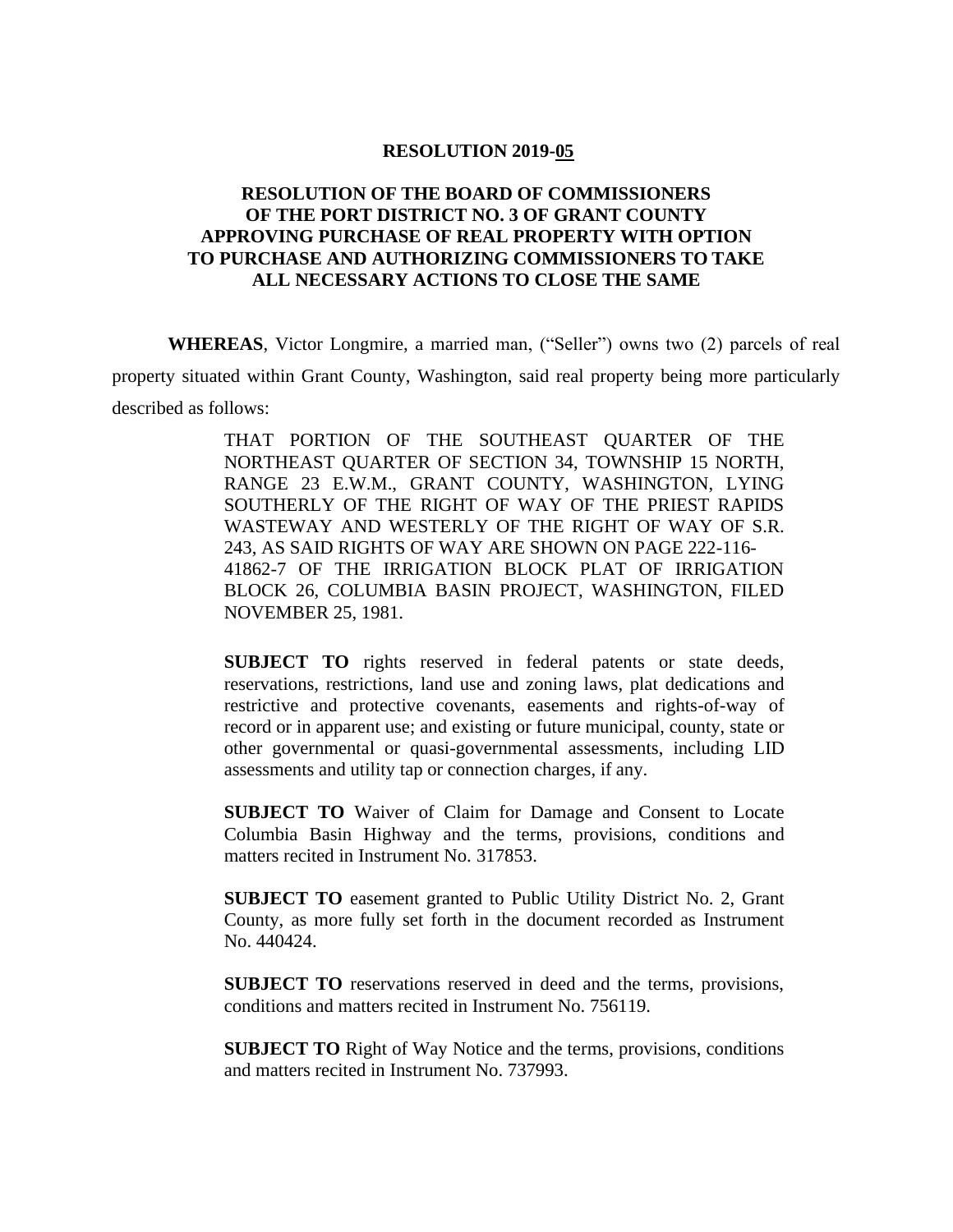**SUBJECT TO** restrictions, easements, dedications, notes and delineated matters contained on the face of the Plat of Columbia Basin Project Irrigation Block 26 and any amendments thereto.

This land is included within the South Columbia Basin Irrigation District and is subject to laws of the United States and the State of Washington relative to the Columbia Basin Project and is liable for further assessments, if any, levied by said District.

APN: 150216000

(hereinafter referred to as the "Property"), and

A PORTION OF THE NORTHEAST QUARTER OF THE SOUTHEAST QUARTER OF SECTION 34, TOWNSHIP 15 NORTH, RANGE 23 E.W.M., DESCRIBED AS FOLLOWS:

BEGINNING AT THE NORTHWEST CORNER OF THE SOUTHEAST QUARTER OF SAID SECTION 34; THENCE NORTH 89°15'57" EAST 1,315.5 FEET TO THE TRUE POINT OF BEGINNING; THENCE CONTINUING NORTH 89°15'57" EAST 1,174.19 FEET; THENCE ON A CURVE TO THE RIGHT WHOSE RADIUS IS 1,382.5 FEET A DISTANCE OF 499.04 FEET; THENCE SOUTH 89°15'01" WEST 1,263.45 FEET; THENCE NORTH 02°36'33" WEST 447.99 FEET TO THE TRUE POINT OF BEGINNING.

## **SUBJECT TO** EASEMENTS AND RESERVATIONS OF RECORD.

APN: 150224008

(hereinafter referred to as the "Option Property"); and

**WHEREAS**, the Port District No. 8 of Grant County (the "Port") may acquire by

purchase all lands, property, property rights, leases or easements necessary for its purposes; and

**WHEREAS**, the Port desires to acquire the Property for future economic development;

and

**WHEREAS**, the Port may desire to acquire the Option Property in the future for

economic development; and

**WHEREAS**, the Port finds it to be in the best interests of the District and in furtherance of the Port's general plan of industrial development to purchase the Property along with an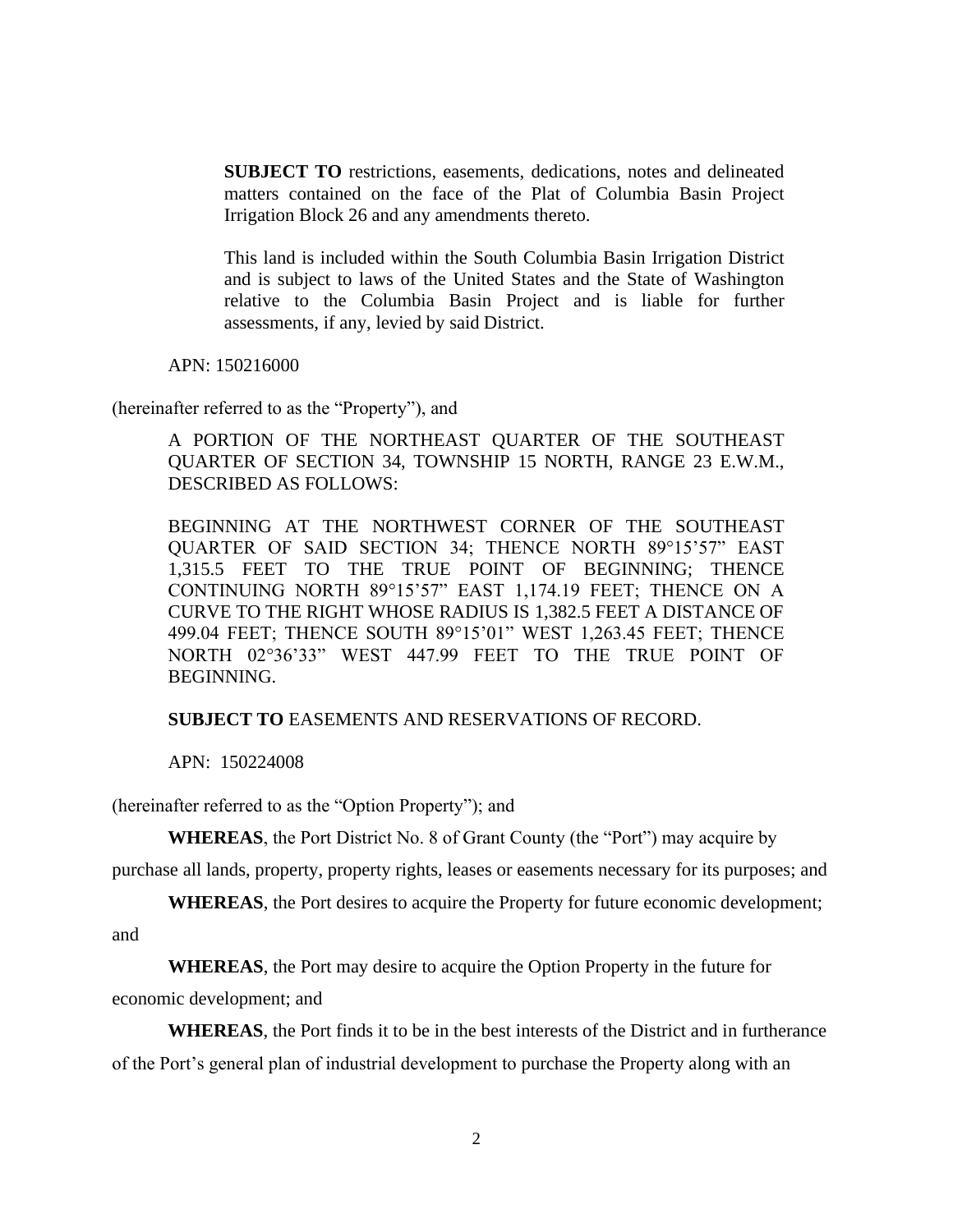option to purchase the Option Property for the purpose of promoting economic investment and industrial development within the District; and

**WHEREAS**, the Port has statutory authority to purchase the Property and an option to purchase the Option Property pursuant to the terms and conditions of the Purchase and Sale Agreement with Option to Purchase attached hereto as Exhibit "A"; **NOW THEREFORE**

**BE IT RESOLVED**, by the Board of Commissioners of the Port District No. 3 of Grant County as follows:

1. It is in the best interest of the District and the people thereof and in furtherance of the Port's general plan of industrial development to purchase the Property and the option to purchase the Option Property;

2. The Port, by and through the Executive Director, Lars Leland, is authorized and approved to execute the Purchase and Sale Agreement with Option to Purchase attached hereto as Exhibit "A" in the form and manner presented to the Commission on this day with only those changes as shall be approved by the Port's Executive Director, Lars Leland, and the Port's legal counsel, Christopher F. Ries;

3. The Port, by and through its Executive Director, Lars Leland, is authorized and directed to perform any and all acts necessary to tender sufficient funds to close the purchase of the Property and the option to purchase the Option Property from Seller under the terms of the Purchase and Sale Agreement with Option to Purchase and any addendums or amendments thereto.

4. The Executive Director, Lars Leland, for and on behalf of the Port, is directed to perform any and all acts necessary to complete the conveyance of the Property from Seller to the Port under the terms of the Purchase and Sale Agreement with Option to Purchase and addendums thereto including, but not limited to, the execution of the Real Estate Contract, the Option to Purchase, deeds, closing statements, certifications of non-foreign status, closing certificates and excise tax affidavits.

5. This Resolution shall be effective immediately upon passage and signatures hereon.

 $\sqrt{ }$ 

 $\sqrt{ }$ 

3